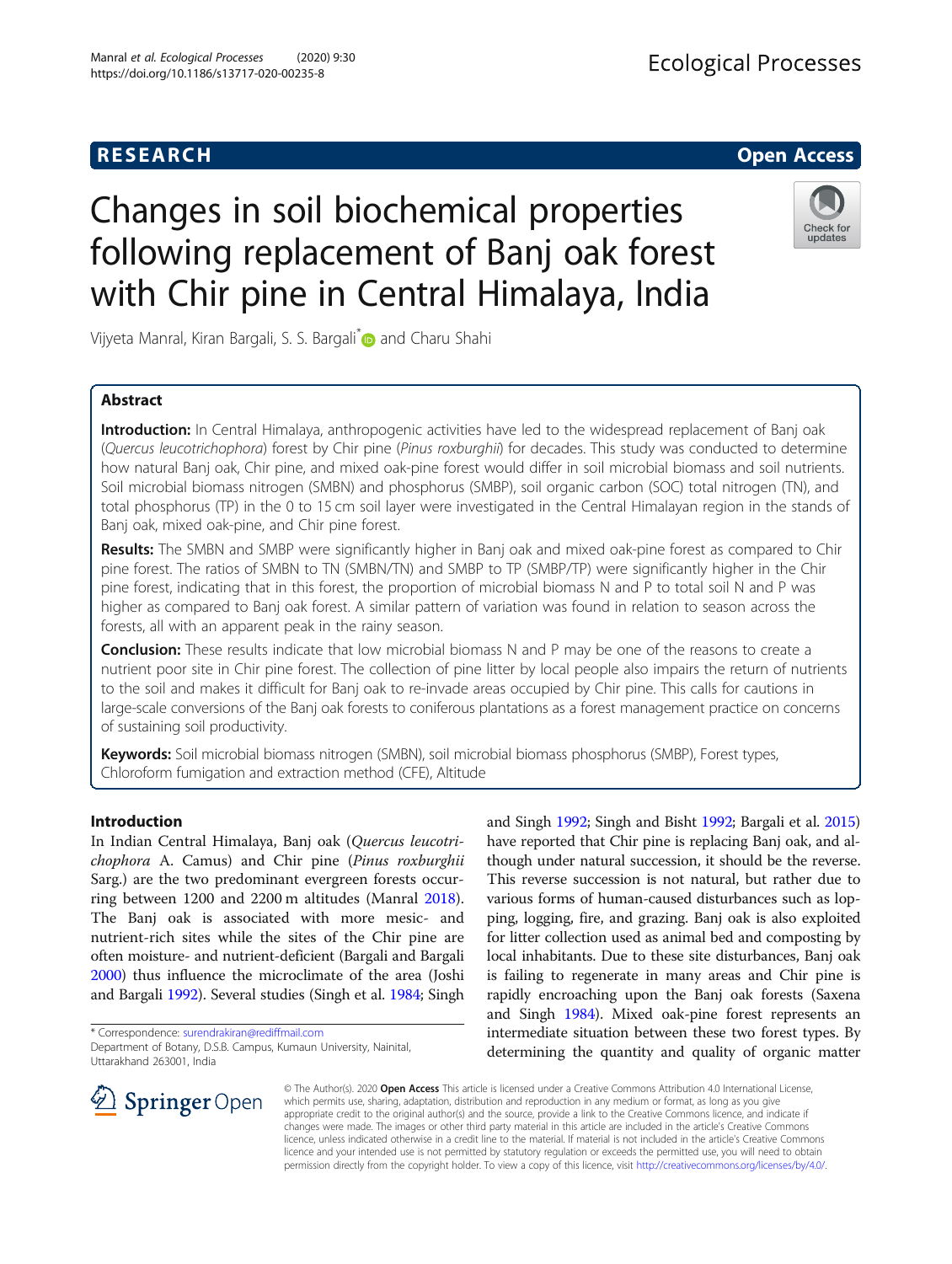inputs, forest types affect soil microbial biomass and activities (Xu et al. [2008,](#page-8-0) Yang et al. [2010](#page-8-0)). Changes in plant community composition may affect soil organic carbon (SOC) dynamics as a result of changes in the amount and chemical composition of plant residues returned to the soil (Yang et al. [2010](#page-8-0), Padalia et al. [2018\)](#page-8-0), which in turn influences the pool size and activity of the soil microbial biomass (Kasel and Bennett [2007](#page-8-0)). Singh et al. ([1984\)](#page-8-0) also reported that replacement of Banj oak forest with Chir pine in the Himalaya affects the nitrogen cycle.

Soil microbial biomass regulates the carbon and nitrogen cycle in terrestrial ecosystems and also plays a key role in the conversion and supply of nutrients (Berg and Smalla [2009](#page-8-0)). Microbial biomass N and P constitutes a significant part of the potentially mineralizable N and P that is available to plants (Singh et al. [1991](#page-8-0)). Hence, soil microbial biomass, a labile fraction of the soil organic matter, has long been suggested to be a significantly more sensitive indicator of changing soil conditions than the total soil organic matter content (Jenkinson and Powlson [1976\)](#page-8-0).

In this study, soil microbial biomass N (SMBN), microbial biomass P (SMBP), and relationships between soil properties and soil microbial biomass in 0–15 cm soil layer were compared between the forests of Banj oak, mixed oak-pine, and Chir pine in Central Himalayan region of India previously studied for soil microbial carbon (Bargali et al. [2018\)](#page-8-0). The objectives of this study were to investigate: (1) How do the three major forest types would differ in SMBN, SMBP, and soil nutrients? (2) How do SMBN and SMBP vary seasonally and annually for three forest types under temperate climatic conditions? We hypothesize that the Chir pine forest would have markedly lower soil microbial biomass, hence slower nutrient cycling than the Banj oak and mixed oak-pine forest because of the slower rate of litter decomposition.

## Materials and methods

## Site description

This study was conducted in the Central Himalayan region near Nainital town of Uttarakhand State, India. Three forest types viz., Quercus leucotrichophora A. Camus (Banj oak), Pinus roxburghii Sarg. (Chir pine), and mixed oak-pine were selected between 800 and 2000 m above mean sea level (29°19′–29°28′ N and 79°22′–79°38′ E). In each forest, sample plots were set up in three stands at three positions viz. hill base (HB), hill slope (HS), and hill top (HT), and in each of the stands, three  $20 \times 20$  m plots were established. All the sites have mature forests with uneven-aged trees.

## Climate

The climate of study area is montane, temperate, and monsoon type (Singh and Singh [1992](#page-8-0)) and governed by the monsoon rhythms. There are three distinct seasons comprising, i.e., summer (March–May), rainy (June– October), and winter (November–February). March and November are the transitional months and can be recognized as spring and autumn, respectively. Mean monthly maximum temperature ranged from 11 to 26 °C and mean monthly minimum from 4 to 17 °C. Annual rainfall of the area was 2347 mm and near about 80% occurs during mid-June to mid-September.

#### Geology

Geologically, the study sites were located in the lesser Himalayan zone. The rocks of the lesser Himalaya are complex mixture of sedimentary, low grade metamorphosed, and igneous rocks and belong to Krol series (Valdiya [1980](#page-8-0)). A sequence of limestones, gray and greenish-gray and purple slates, siltstones and in the upper part massive dolomites that follow the Blaini without perceptible break was named by Medlicott (Medlicott [1864\)](#page-8-0) as the Krol series after the Krol mountains. The Baliani rock consists of conglomerates, siltstones. Krol formation consists predominantly of carbonates, limestones, marl, and slates in the lower part and dolomites on the upper part (Valdiya [1980](#page-8-0)).

#### Soil sampling and chemical analysis

Soil samples were collected from each plot in triplicate by removing monoliths  $(10 \times 10 \times 15 \text{ cm})$  at seasonal interval from upper soil depth by removing the litter. The composited soils were divided into two parts: one was sieved to pass through a 2-mm mesh immediately and stored at  $4^{\circ}$ C until analysis for the estimation of SMBN and SMBP, and the other was air-dried and used for estimation of soil physico-chemical properties. Soil microbial biomass nitrogen (SMBN) was determined by a chloroform fumigation-extraction (CFE) method as proposed by Brookes et al. [\(1985\)](#page-8-0).

For each site, three out of six sub-samples (each 10.0 g fresh soil) were fumigated with ethanol-free chloroform. The other (not fumigated) portion was taken in a crucible and placed in separate desiccator without chloroform. The desiccators were covered and kept in dark at room temperature for 5 days (Anderson and Ingram [1998\)](#page-8-0). After the fumigant was removed, fumigated and non-fumigated soils were extracted with 0.5 M  $K_2SO_4$ . The total nitrogen contents (inorganic + organic) of the  $K_2SO_4$  extracts of fumigated and non-fumigated soils were measured after Kjeldahl digestion method (Brookes et al. [1985\)](#page-8-0) as follows: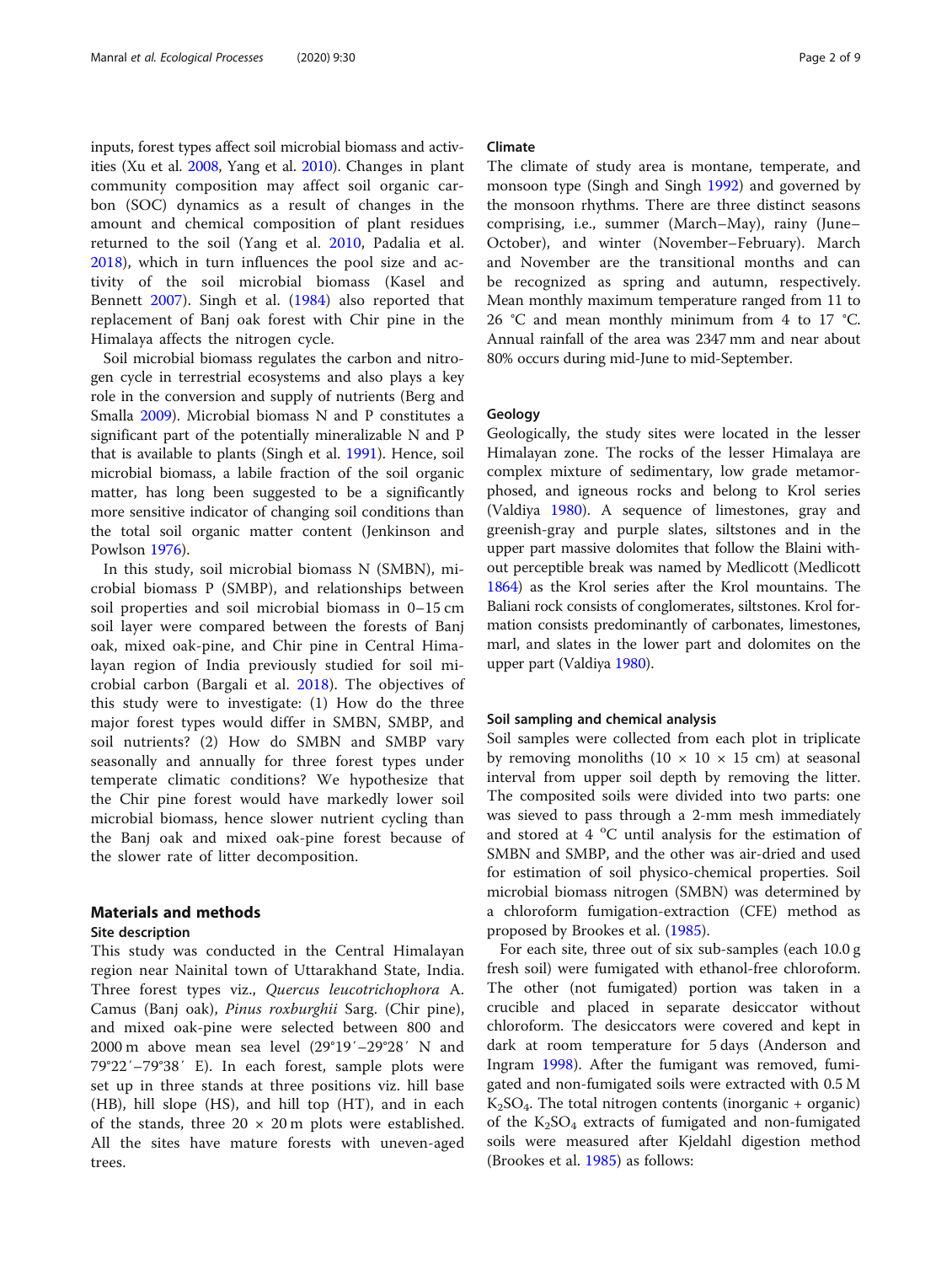$$
SMBN(\mu g g^{-1}) = \frac{TN(F)-TN(NF)}{K_c}
$$

where  $TN = total$  nitrogen,  $F =$  fumigated soil,  $NF =$ non-fumigated soil, and  $Kc = 0.54$  (factor given by Brookes et al. [1985\)](#page-8-0).

Soil microbial biomass phosphorus (SMBP) was determined by the CFE method (Brookes et al. [1982](#page-8-0)). Soil MBP was calculated as NaHCO<sub>3</sub> extractable Pi from fumigated soil minus that extracted from non-fumigated soil and divided by a (fraction of biomass phosphorus extracted after fumigation) value of 0.40 (Brookes et al. [1982](#page-8-0)) according to the following formula:

$$
SMBP\big(\mu g\ g^{\text{-}1}\big)=\frac{TP(F)\text{-}TP(NF)}{K_p}
$$

where  $TP = total$  phosphorus,  $F =$  fumigated soil,  $NF =$ non-fumigated soil, and Kp = 0.40 (factor given by Brookes et al. [1982\)](#page-8-0)

## Statistical analysis

The statistical analyses were conducted with SPSS 16.0. A three-way analysis of variance (ANOVA) was used to test the effects of forest type, sampling season, and year on soil microbial biomass and soil chemical properties. Pearson's correlation analysis was used to determine whether there were significant interrelationships among the measured properties of the soils. Multivariate relationships between variables were analyzed using principal component analysis (PCA).

## Results

#### Soil physical characteristics

Details about the physico-chemical properties of soil have already been described in Bargali et al. ([2018](#page-8-0)). Across the sites, the sand percentage varied from 70 (mixed oak-pine forest) to 80 (Chir pine forest). The water holding capacity ranged from 36.65 (Chir pine forest) to 51.50% (Banj oak forest). The maximum bulk density  $(1.12 \text{ g cm}^{-3})$  was recorded in Chir pine forest and minimum  $(0.42 \text{ g cm}^{-3})$  in mixed oak-pine forest while soil moisture was maximum (22.48%) in mixed oak-pine forest and minimum (7.36%) in Chir pine forest. The analysis showed that soils in all the three forest sites were acidic with a range of pH from 5.37 to 6.63.

#### Soil nutrients

Analysis of variance (ANOVA) showed that total C, N, and P for the top layer increased significantly ( $P < 0.01$ ) after forest type changed from Banj oak to mixed oakpine and then declined sharply in Chir pine forest. Across the season and altitude, the mean TN in the mixed oak forest was 1.49 times of those in the Banj oak forest and 3.59 times of those in the Chir pine forest. Similarly, the mean TP in the mixed oak-pine forest was 1.23 and 1.93 times of those in the Banj oak and Chir pine forest. The C:N, C:P, and N:P ratios were higher in Chir pine forest (Table [1](#page-3-0)).

## Soil microbial biomass nitrogen (SMBN) and phosphorus (SMBP)

The SMBN was 67 to 105 mg  $kg^{-1}$  for Banj oak forest and 92 to 143 mg kg−<sup>1</sup> in mixed oak-pine forest, while it was much lower (55 to 90 mg kg<sup>-1</sup>) in Chir pine forest (Fig. [1](#page-4-0)). The SMBP ranged from 20 to 53 mg  $kg^{-1}$  in Banj oak forest, from 22 to 72 mg kg−<sup>1</sup> in mixed oak-pine forest, and from 12 to  $43 \text{ mg kg}^{-1}$  in Chir pine forest. In general, the maximum value of SMBN and SMBP was recorded during the first year as compared to the second year but the differences were statistically not significant. Soil microbial biomass N and P increased significantly (ANOVA,  $P < 0.01$ ) from Banj oak forest to mixed oakpine forest and declined in Chir pine forest. The seasonal pattern of SMBN and SMBP were similar in all the three forest types, the values being maximum during rainy and minimum during the winter season (Fig. [1](#page-4-0)).

An analysis of variance on the pooled data for 2 years indicated that differences in SMBN and SMBP in the three forests were significant at  $P < 0.01$  while the effects of season and position were insignificant (Supplementary Table [1\)](#page-7-0).

## Relationships between microbial N and P and soil properties

The correlation coefficients for relationships between the soil physico-chemical characteristics are given in Supplementary Table [2](#page-7-0). Most of the soil properties are significantly correlated with each other. Across the sites, SMBN and SMBP were positively related to soil organic C, N, and P, silt and clay percentage, moisture content, and water holding capacity while bulk density and sand percentage are negatively related. No significant effect of soil pH was observed on soil microbial biomass (Supplementary Table [2](#page-7-0)).

SMBP was positively related to SMBN according to the following formula:

$$
SMBP = -31.42 + 0.754 SMBN (r^2 = 0.910, P < 0.01)
$$

## Microbial to soil nutrient ratios

The proportion of microbial biomass N of the total soil N (SMBN/TN) ranged from 3.36 to 7.61% in Banj oak forest and 7.04 to 16.11% in Chir pine forest while the proportion of microbial biomass P of the total soil P (SMBP/TP) ranged from 6.2 to 13% in Banj oak forest and 13 to 39% in Chir pine forest (Fig. [2](#page-5-0)). The SMBN/ TN and SMBP/TP represent the availability of nitrogen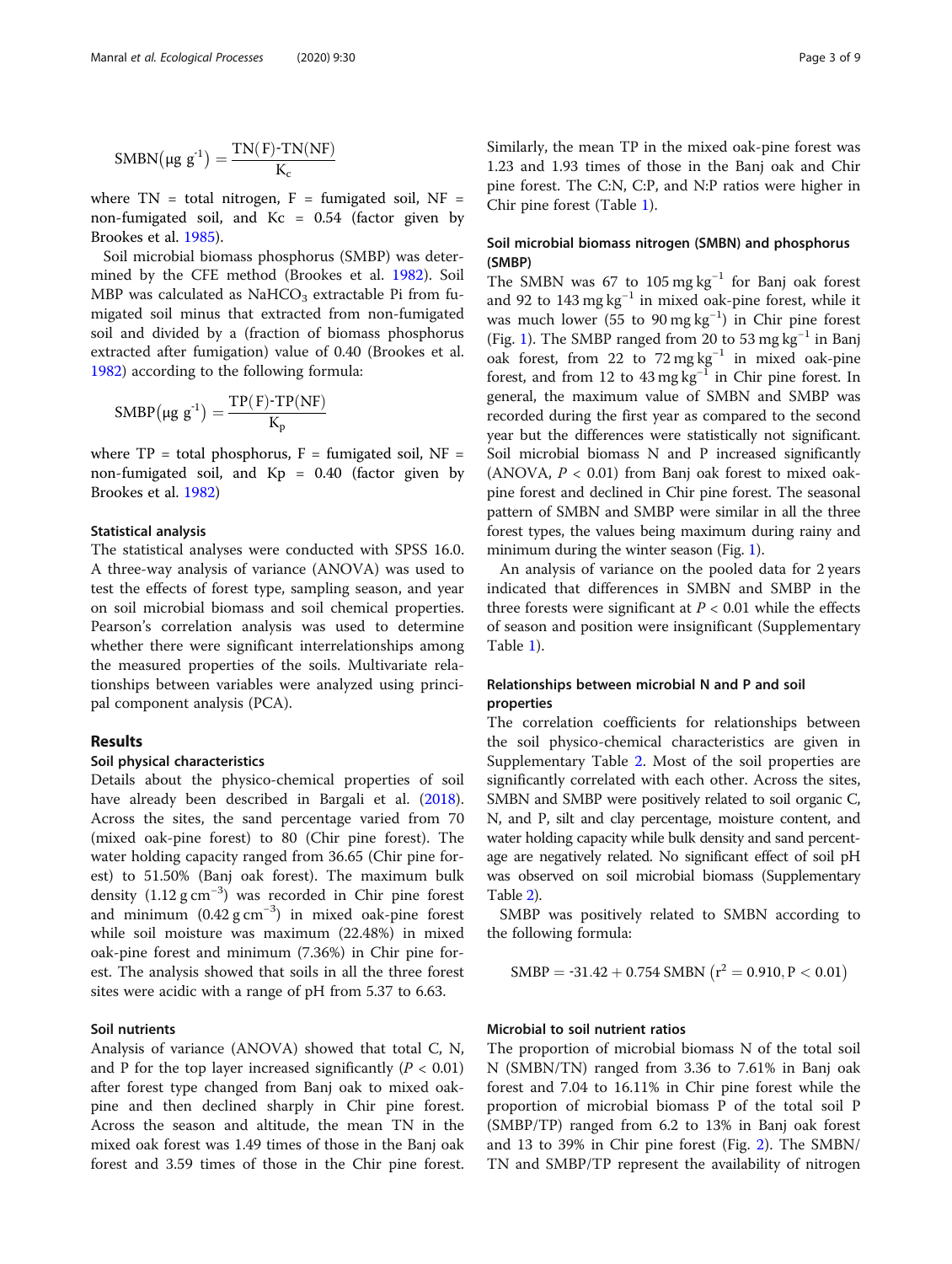<span id="page-3-0"></span>**Table 1** Soil chemical properties in different forest types (means  $\pm$  1 S.E.)

| Soil nutrients         | Position  | Rainy           |                 |                 | Winter          |                 |                 | Summer          |                 |                 |
|------------------------|-----------|-----------------|-----------------|-----------------|-----------------|-----------------|-----------------|-----------------|-----------------|-----------------|
|                        |           | <b>BO</b>       | CP              | OP              | <b>BO</b>       | CP              | OP              | <b>BO</b>       | CP              | OP              |
| $C_{\text{ora}}$ (%)   | <b>HT</b> | $1.70 \pm 0.03$ | $1.24 \pm 0.00$ | $3.24 \pm 0.04$ | $1.14 \pm 0.01$ | $1.03 \pm 0.02$ | $3.03 \pm 0.03$ | $1.38 \pm 0.04$ | $1.13 \pm 0.01$ | $3.10 \pm 0.05$ |
|                        | <b>HS</b> | $2.45 \pm 0.04$ | $1.15 \pm 0.01$ | $3.75 \pm 0.07$ | $2.11 \pm 0.00$ | $1.02 \pm 0.01$ | $3.32 \pm 0.05$ | $2.27 \pm 0.02$ | $1.05 \pm 0.02$ | $3.50 \pm 0.06$ |
|                        | HB        | $2.75 \pm 0.07$ | $2.14 \pm 0.00$ | $5.24 \pm 0.09$ | $2.29 \pm 0.06$ | $1.80 \pm 0.03$ | $4.76 \pm 0.02$ | $2.50 \pm 0.02$ | $1.97 \pm 0.06$ | $5.11 \pm 0.04$ |
| $N_{\text{total}}$ (%) | HT        | $0.11 \pm 0.02$ | $0.06 \pm 0.01$ | $0.17 \pm 0.01$ | $0.10 \pm 0.02$ | $0.03 \pm 0.01$ | $0.13 \pm 0.02$ | $0.10 \pm 0.02$ | $0.05 \pm 0.01$ | $0.15 \pm 0.02$ |
|                        | <b>HS</b> | $0.21 \pm 0.01$ | $0.07 \pm 0.01$ | $0.38 \pm 0.01$ | $0.15 \pm 0.02$ | $0.05 \pm 0.01$ | $0.32 \pm 0.01$ | $0.19 \pm 0.02$ | $0.06 \pm 0.00$ | $0.34 \pm 0.02$ |
|                        | HB        | $0.30 \pm 0.01$ | $0.12 \pm 0.01$ | $0.38 \pm 0.01$ | $0.25 \pm 0.01$ | $0.10 \pm 0.02$ | $0.33 \pm 0.01$ | $0.28 \pm 0.01$ | $0.11 \pm 0.02$ | $0.37 \pm 0.01$ |
| $P_{\text{total}}$ (%) | <b>HT</b> | $0.30 \pm 0.00$ | $0.01 \pm 0.00$ | $0.04 \pm 0.00$ | $0.02 \pm 0.00$ | $0.01 \pm 0.00$ | $0.02 \pm 0.00$ | $0.02 \pm 0.00$ | $0.01 \pm 0.00$ | $0.03 \pm 0.00$ |
|                        | HS        | $0.06 \pm 0.00$ | $0.02 \pm 0.00$ | $0.06 \pm 0.00$ | $0.03 \pm 0.00$ | $0.01 \pm 0.00$ | $0.04 \pm 0.00$ | $0.05 \pm 0.00$ | $0.01 \pm 0.00$ | $0.04 \pm 0.00$ |
|                        | <b>HB</b> | $0.08 \pm 0.00$ | $0.02 \pm 0.00$ | $0.10 \pm 0.00$ | $0.04 \pm 0.00$ | $0.01 \pm 0.00$ | $0.07 \pm 0.00$ | $0.06 \pm 0.00$ | $0.01 \pm 0.00$ | $0.07 \pm 0.00$ |
| C:N ratio              | HT        | 15.4            | 20.7            | 19.0            | 11.4            | 34.33           | 23.3            | 13.8            | 22.6            | 20.7            |
|                        | <b>HS</b> | 11.7            | 16.4            | 9.8             | 14.7            | 20.4            | 10.4            | 11.9            | 17.5            | 10.29           |
|                        | HB        | 9.2             | 17.8            | 13.8            | 9.2             | 18.0            | 14.4            | 8.9             | 17.9            | 13.8            |
| C:P ratio              | HT        | 56.7            | 124.0           | 81.0            | 57.0            | 103.0           | 151.5           | 69.0            | 113.0           | 103.0           |
|                        | <b>HS</b> | 40.8            | 57.5            | 62.5            | 70.3            | 102.0           | 83.0            | 45.4            | 105.0           | 87.5            |
|                        | HB        | 34.4            | 107.0           | 52.4            | 57.2            | 180.0           | 68.0            | 41.7            | 197.0           | 73.0            |
| N:P ratio              | HT        | 3.9             | 6.8             | 4.5             | 5.1             | 3.6             | 7.0             | 5.2             | 5.6             | 5.0             |
|                        | <b>HS</b> | 3.62            | 3.65            | 6.33            | 5.1             | 5.5             | 8.0             | 3.8             | 5.6             | 8.5             |
|                        | HB        | 3.8             | 6.2             | 3.9             | 6.5             | 10.5            | 4.7             | 4.8             | 11.1            | 5.3             |

HT hill top, HS hill slope, HB hill base, BO Banj oak, CP Chir pine, OP oak-pine

and phosphorus in the soil. The significantly higher ratios indicate that soil in Chir pine forest reduces the rate of litter decomposition and immobilizes available N and P in microbial biomass. The low nutrient availability caused by the immobilization of nutrients in microbial biomass intensifies the nutrient deficiency in Chir pine forest as indicated by lower concentration of nitrogen and phosphorus in the soil. Across the seasons, the microbial quotients were lower in the rainy season and higher in winter or summer season. Across the positions, higher microbial quotients were recorded in hill top and lower ratios were obtained in hill base (Fig. [2](#page-5-0)).

## **Discussion**

## Soil physical and chemical properties

The three forest types differ remarkably in soil physicochemical properties. Due to the variation in topography, climate, weathering processes, vegetation cover, microbial activities, season, and other biotic and abiotic factors, the physico-chemical properties of soil vary within space and time (Bargali et al. [1993a\)](#page-8-0). Therefore, soil properties vary within short distances in the Himalayan regions (Baumler [2015\)](#page-8-0). Mixed oak-pine forest was rich in all the estimated soil properties as compared to Banj oak and Chir pine forests. Baumler ([2015](#page-8-0)) stated that floristic composition plays an important role in the formation of soil organic matter and influences fundamental soil-forming processes. The texture of soil may also affect the productivity of the forest by affecting moisture availability and nutrient supply to microbial decomposition (Dorji et al. [2009](#page-8-0); Dorji and Baumler [2013](#page-8-0); Baumler [2015](#page-8-0)).

#### Factors affecting microbial biomass N and P

Our results suggested that the mixed oak-pine forests would be of advantage to sustain soil fertility possibly due to a high tree density and a greater quantity of litters in these soils (Manral [2018\)](#page-8-0). Soil microbes are affected by soil environmental conditions, changes in vegetation, land use (Stevenson et al. [2016\)](#page-8-0), and litterfall (Ehlers et al. [2010\)](#page-8-0), and then all these factors affect the decomposition processes (Aponte et al. [2010\)](#page-8-0). According to Yang et al. ([2010](#page-8-0)), soil microbial biomass greatly depends on soil organic matter as a substrate. Thus, the higher microbial biomass in the mixed oak-pine forest stands is mainly attributable to the greater availability of organic matter in these stands. This is also evident from the significant positive correlations between soil microbial nutrients (N and P) and soil organic carbon (Supplementary Table [2](#page-7-0)). Soil moisture also plays an important role in the physiological attributes in forest ecosystems and litter decomposition (Bargali et al. [1993b](#page-8-0); Bargali [1996](#page-8-0)), and hence influences the soil microbial biomass as indicated by strong positive correlation between SMBN, SMBP, and soil moisture (Supplementary Table [2\)](#page-7-0). In Chir pine forest, open canopy resulted in excessive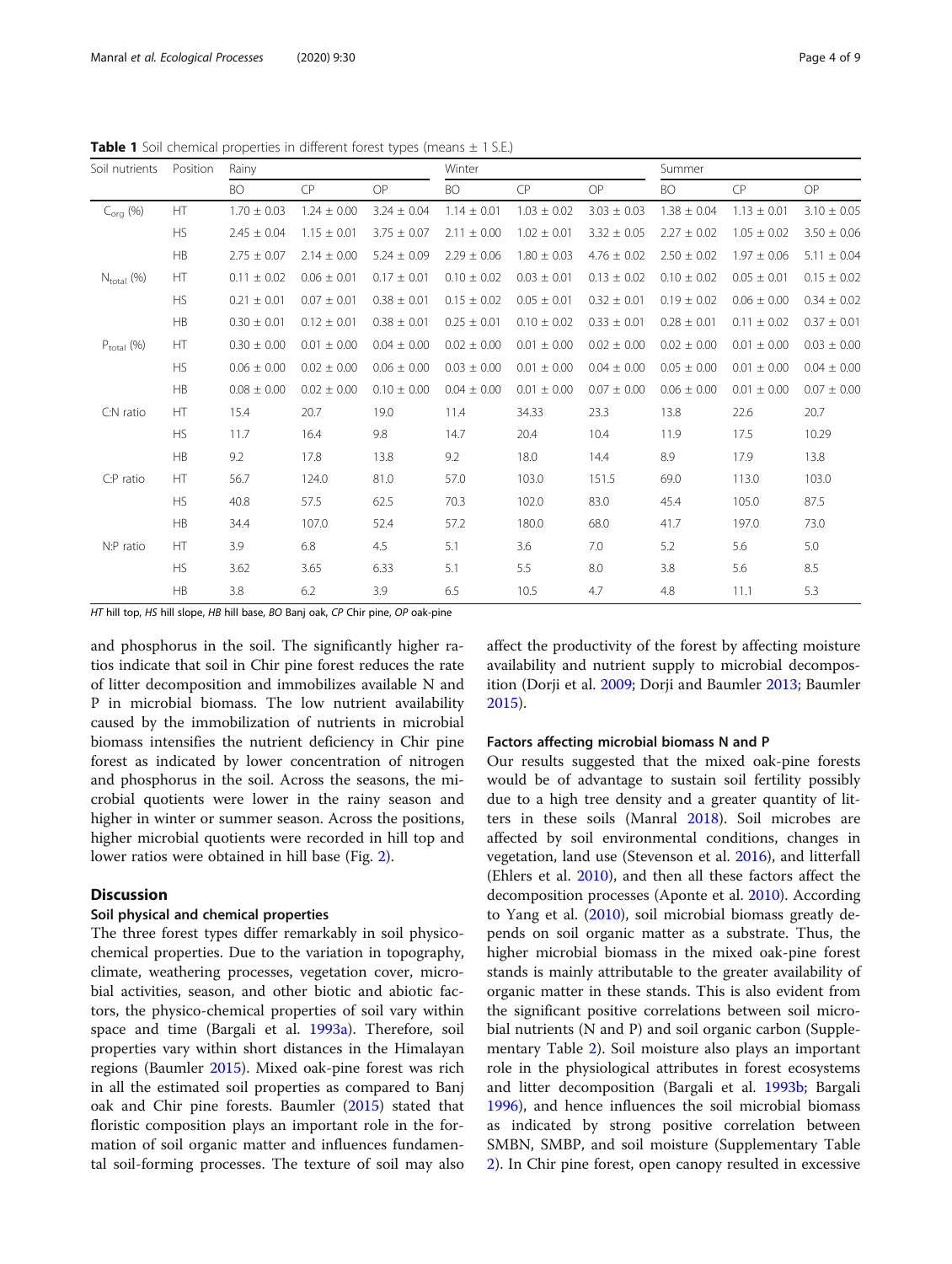<span id="page-4-0"></span>

loss of soil moisture and reduced the SMBN and SMBP. Another reason might be the slow decomposition rate of pine litter which releases the nutrients in a very slow rate (Upadhyay and Singh, [1989](#page-8-0)) resulting in enhanced soil compaction and reduced available pore space for microbes (Joshi et al. [1997](#page-8-0); Bargali et al. [\(2019\)](#page-8-0).

In comparison to the Banj oak forest and mixed oakpine forest, the soil organic matter in Chir pine forest declined due to the removal of pine litter by the local inhabitants (Manral [2018](#page-8-0)) and poor litter quality and quantity as pine litter contain a large amount of recalcitrant compounds that lead to lower rate of decomposition (Usman et al. [2000\)](#page-8-0) and consequently slower transformation of particulate organic matter into mineral soil compounds resulting in low microbial biomass. Singh et al. ([1990](#page-8-0)) stated that the microbial population is more related to site-specific conditions that could be influenced by respective leaf litter.

There were distinct seasonal variations in microbial biomass with a trough during the winter season and a peak during the rainy season. During the rainy season, increased temperature and moisture significantly

promote the growth of soil microbes (Edwards and Jefferies [2013\)](#page-8-0). Therefore, the partial immobilization of nutrients as microbial biomass might represent the immediate input of available nutrients into these forest soils for plant growth (Bargali and Bargali [2000](#page-8-0)). We observed a decrease in average microbial biomass with the increase of elevation because soil microbial biomass variables are primarily determined by soil properties such as soil texture, soil moisture, soil organic matter, and soil nutrients which are further controlled by environmental factors. Higher soil moisture content, less exposure to sunlight, higher plant diversity, rich substrate, and leaching of nutrients from higher elevations (hill top and slope) resulted in better growth of microbes at hill base. The principal component analysis (PCA) was performed to discriminate different forest types on the basis of physico-chemical properties of soil as well as microbial biomass nitrogen and phosphorus (Fig. [3\)](#page-5-0). PCA analysis indicated that F1 and F2 components explained the maximum variance with respect to different soil parameters and their cumulative percentage of variance was 81% (Supplementary Table [2\)](#page-7-0).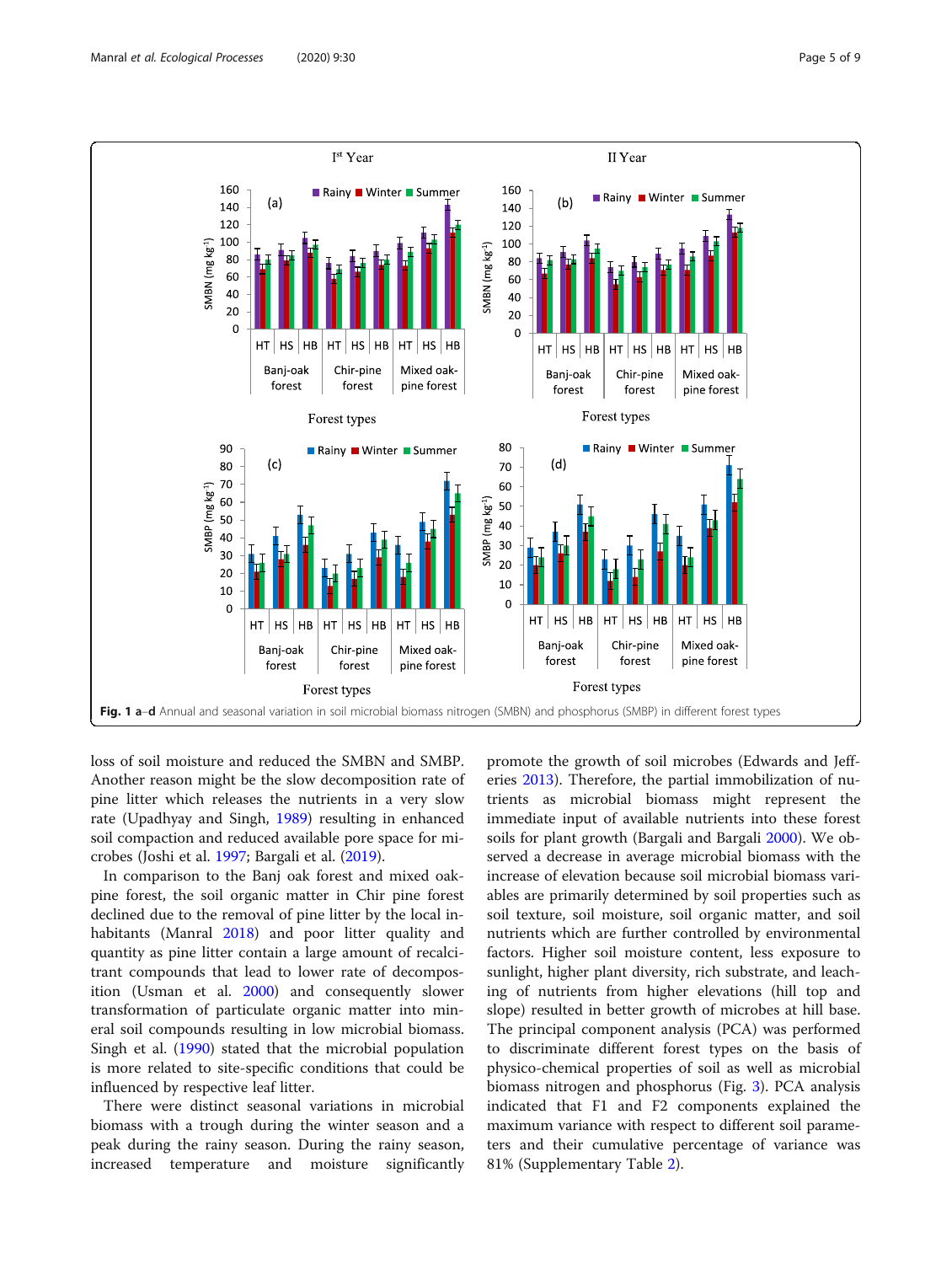<span id="page-5-0"></span>



and axis 2 represented 28.31% for first and second coordinates of sites, respectively. bD, bulk density; WHC, water holding capacity; e, void ratio; C, carbon; N, nitrogen; P, phosphorus; SMBN, soil microbial biomass nitrogen; SMBP, soil microbial biomass phosphorus; BHB, Banj oak hill base; BHS, Banj oak hill slope; BHT, Banj oak hill top; CHB, Chir pine hill base; CHS, Chir pine hill slope; CHT, Chir-pine hill top; MHB, mixed oak-pine hill base; MHS, mixed oak-pine hill slope; MHT, mixed oak-pine hill top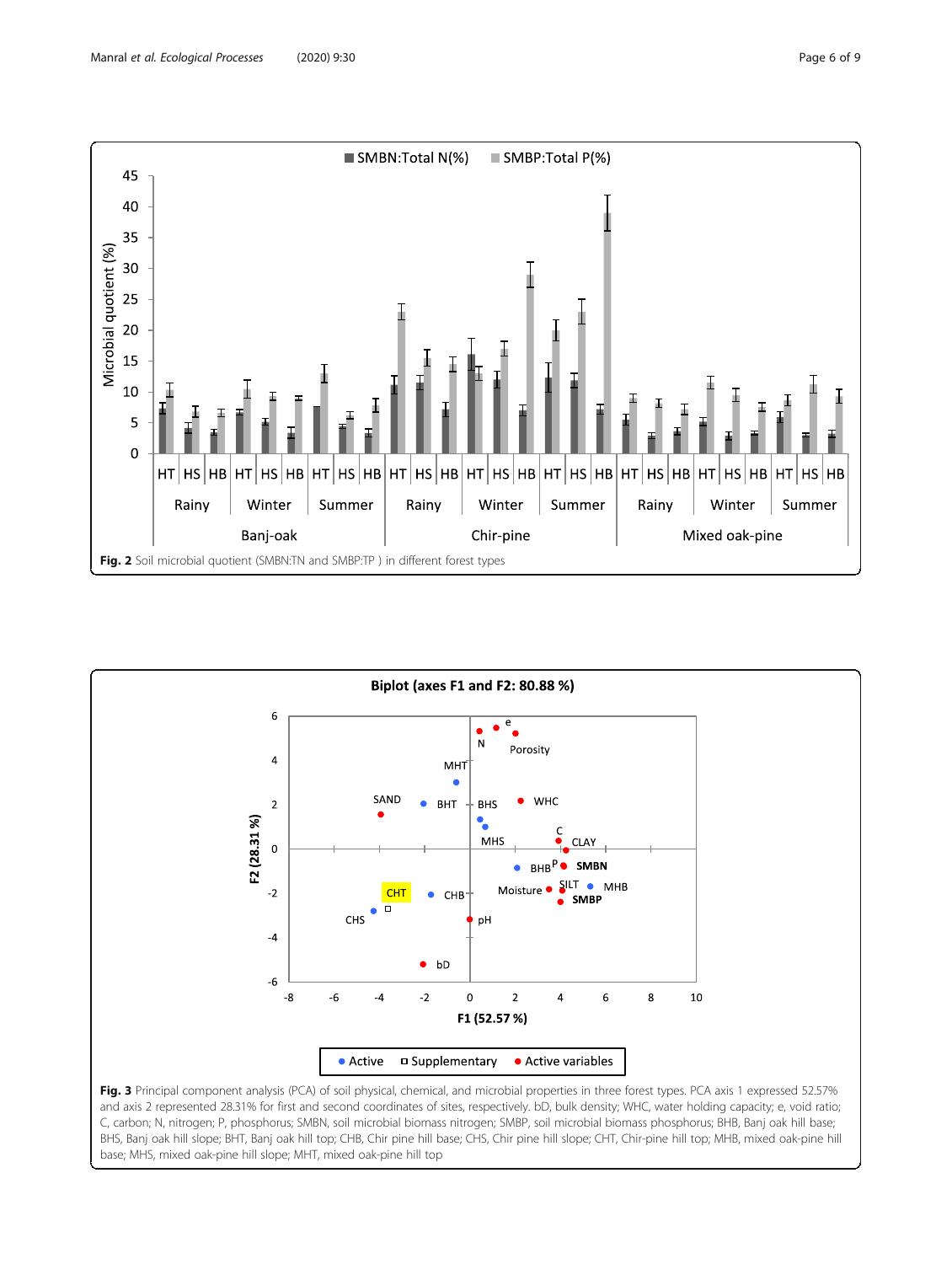## Fractions of soil nutrients in the microbial biomass

The fractions of soil nutrients in soil microbial biomass vary substantially across forest types; mixed-oak pine forest has the lowest, while Chir pine forest has the highest fraction of total soil nitrogen and phosphorus in microbial biomass (Table 2). Singh et al. ([1984\)](#page-8-0) reported that Banj oak maintained soil fertility through the nutrient-rich litter and rapid mineralization. Due to anthropogenic disturbances like heavy lopping of Banj oak for fodder and fuel resulted in low leaf litter input and nutrient return and make the site suitable for invasion by Chir pine. Patel et al. [\(2010\)](#page-8-0) reported 1.37–4.72% microbial N/total N and 1.99–15.61% microbial P/total P, and Qi et al. ([2018\)](#page-8-0) reported 2.21– 9.49% microbial N/total N and 0.12–5.56% microbial P/ total P for soils under different land-use systems. The global average estimates of contributions of soil microbial biomass to total N and total P are 2.6 and 8.0% (Xu et al. [2013](#page-8-0)). This study reported a wide range in the fractions of total soil elements contained in soil microbial biomass. The fraction of soil total N in soil microbial biomass could be as low as 2.9% and as high as 16.0%, while the fraction of soil total P in soil microbial biomass could be as low as 6.2% and as high as 39.9%. This suggests that in these forests, soil microbial biomass was an important pool of N and P in the soil, and microorganisms were actively involved in the nutrient cycling as well as supply for plants.

There is a contrasting enriching gradient for two elements; a high-concentration element has a low fraction in soil microbial biomass; and compared to P, N has the highest concentration in soils but the lowest fraction in soil microbial biomass (Table 2). The proportion of SMBN to TN and SMBP to TP varied with seasons, attaining higher values in the winter season and lower in rainy season indicating higher immobilization of nutrients in the winter season. Across the altitude, the soil microbial quotient increased with increasing altitude denoting the presence of a less active nutrient pool in the high altitude soil. In this study, the average SMBN to SMBP ratio was maximum for Chir pine forest which indicated nutrient-limited conditions in Chir pine forest. There are significant linear correlations between N and P in soils and soil microbial biomass (Fig. [4\)](#page-7-0).

## Changes in soil microbial biomass as an indicator for nutrient limitation

Xu et al. [\(2013\)](#page-8-0) suggested that soil microbial biomass N: P ratio can be used as an indicator for nutrient limitation since N:P ratio in microbial biomass is more constrained than the plant and soil N:P ratio. This is based on the assumption that a higher N:P ratio than an optimal value indicates a P deficiency for plant acquisition, and vice versa. Across forest types, the varied fractions of soil elements in soil microbial biomass may imply N or P limitation in specific forest type because soil microbes are more efficient in obtaining nutrients than plants from soil to keep their own biological mechanisms functioning well (Bardgett et al. [2003](#page-8-0)). In nutrient-depleted ecosystems, the relatively high fraction of specific nutrients in microbial biomass implies a strong limitation of this element to plants (Jonasson et al. [1999](#page-8-0)). For example, Chir pine forest, a severe Nand P-limiting forest ecosystem, has a large fraction of soil total N and P in microbial biomass (Table 2) while Banj oak and mixed oak-pine forest has a comparatively small fraction of soil total N and P in microbial biomass. The N:P ratio in microbial biomass was much lower than those in the soils (Table 2). When availability of P in the system decreased, relatively more P will be stored in soil microbial biomass enhancing the P limitation for plants. This results in a relatively lower microbial N:P ratio and higher soil N:P ratio. Wan et al. [\(2015\)](#page-8-0) suggested that tree species are responsible for the variation in nutrient stoichiometry in soil and microbial biomass because differences of plant species and diversity can change nutrient use efficiency and competition for nutrients.

#### Conclusions

We concluded that the Banj oak and mixed oak-pine forests have the high concentrations of N and P in soils and microbial biomass indicating a higher amount of soil microorganisms and substrate utilization efficiency as compared to Chir pine forest. High microbial quotients in Chir pine forest indicate a marked immobilization of N

Table 2 Summarized percentage of soil elements contained in soil microbial biomass

| <b>TWOLE 4</b> JUITING IZEN PERCENTAGE OF JOIL CICITICITIS CONTAINED IN JOIL HIRE ODIAL DIOTHAJS |                     |                      |                        |                                |                       |  |  |  |  |  |
|--------------------------------------------------------------------------------------------------|---------------------|----------------------|------------------------|--------------------------------|-----------------------|--|--|--|--|--|
| Forest type                                                                                      | Nmic/Ntot (%)       | Pmic/Ptot (%)        | N:P ratio in soil      | N:P ratio in microbial biomass | Reference             |  |  |  |  |  |
| Banj oak                                                                                         | $5.07(3.36 - 7.61)$ | $8.84(6.20-13.0)$    | $4.66$ $(3.62 - 6.47)$ | $2.59(1.98 - 3.28)$            | Present study         |  |  |  |  |  |
| Mixed oak-pine                                                                                   | $3.97(2.90 - 5.93)$ | $9.12(7.20 - 11.50)$ | 5.91 (3.90-8.50)       | $2.47(1.85 - 3.42)$            | Present study         |  |  |  |  |  |
| Chir pine                                                                                        | 10.71 (7.04-16.11)  | 21.55 (13.0-39.0)    | $6.60(3.60 - 11.10)$   | $3.08(2.05 - 4.46)$            | Present study         |  |  |  |  |  |
| Temperate coniferous forest                                                                      | $2.62(2.29 - 3.00)$ | $4.31(2.85 - 6.51)$  | 15.20 (11.10-20.90)    | $4.40(3.60 - 5.40)$            | Xu et al. (2013)      |  |  |  |  |  |
| Temperate broadleaf forest                                                                       | $2.42(2.08-2.81)$   | $8.60(6.22 - 11.89)$ | 19.90 (16.30-24.20)    | $6.90(6.00 - 7.90)$            | Xu et al. (2013)      |  |  |  |  |  |
| Mixed forest                                                                                     | $2.80(2.61 - 3.02)$ | $6.72(5.61 - 8.04)$  | 15.70 (14.10-17.50)    | 4.80 (4.20-5.40)               | Xu et al. (2013)      |  |  |  |  |  |
| Cropland                                                                                         | $1.78(0.92 - 3.87)$ | 4.19 (2.86-5.63)     | $6.18(3.11 - 10.57)$   | $2.49(1.44 - 5.46)$            | Bargali et al. (2019) |  |  |  |  |  |
| Mixed plantation                                                                                 | $2.60(0.74 - 5.03)$ | $5.59(3.43 - 7.62)$  | $5.34(3.23 - 8.43)$    | $2.27(1.07 - 3.98)$            | Bargali et al. (2019) |  |  |  |  |  |
|                                                                                                  |                     |                      |                        |                                |                       |  |  |  |  |  |

Nmic microbial nitrogen, Ntot total soil nitrogen, Pmic microbial phosphorus, Ptot total soil phosphorus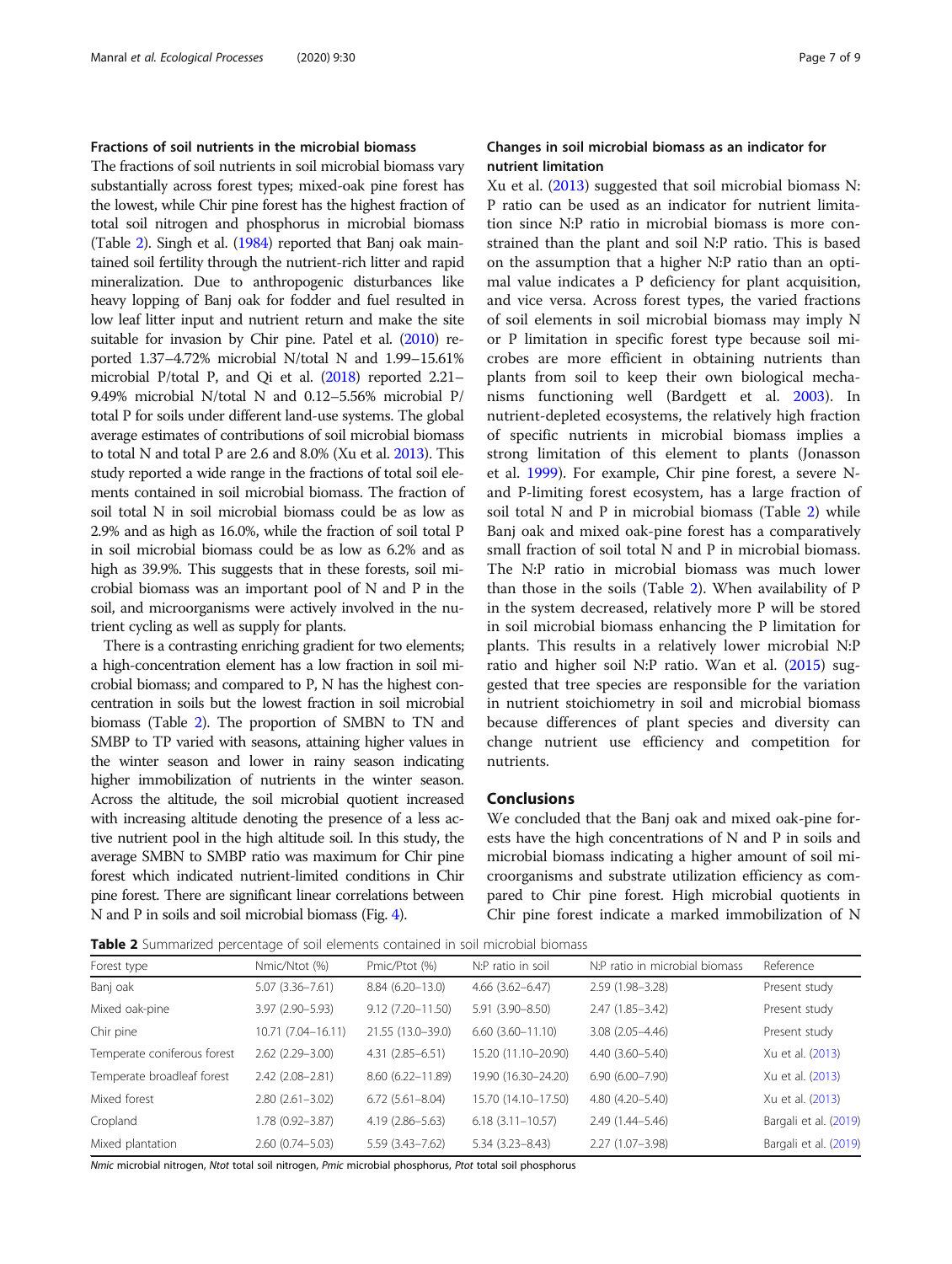and P in the microbial biomass. Collection of pine litter by local people leads to a short residence time of litter on the ground and result in low in situ decomposition. This process also impairs the return of nutrients to the soil. This indicates that the creation of shortage of major soil nutrients (N and P) enables Chir pine to resist reinvasion by Banj oak. This calls for the implementation of proper forest management practices to prevent large-scale conversion of the native Banj oak forests to Chir pine forest on concerns of sustainable soil productivity.

## Supplementary information

Supplementary information accompanies this paper at [https://doi.org/10.](https://doi.org/10.1186/s13717-020-00235-8) [1186/s13717-020-00235-8](https://doi.org/10.1186/s13717-020-00235-8).

Additional file 1: Table S1. ANOVA showing effect of forest types on soil physical, chemical and microbial properties. Table S2. Pearson's

correlation between soil microbial biomass nitrogen (SMBN) and phosphorus (SMBP) and soil physical and chemical properties

#### Abbreviations

bD: Bulk density; BHB: Banj oak hill base; BHS: Banj oak hill slope; BHT: Banj oak hill top; BO: Banj oak; CP: Chir pine; CHB: Chir pine hill base; CHS: Chir pine hill slope; CHT: Chir pine hill top; C: Carbon; e: Void ratio; NMHB: Mixed oak-pine hill base; MHS: Mixed oak-pine hill slope; MHT: Mixed oak-pine hill top; N: Nitrogen; P: Phosphorus; PCA: Principal component analysis; OP: Oakpine; SMBN: Soil microbial biomass nitrogen; SMBP: Soil microbial biomass phosphorus; WHC: Water holding capacity

#### Acknowledgements

We are thankful to the Head, Department of Botany, for providing necessary lab facilities and Tea Development Board, Bhowali, Nainital, for providing lab facilities for chemical analysis. We are thankful to Dr Haripriya Pathak, Assistant Professor (English), for the detailed English review. We thank both the reviewers, concerned editors, and Professor Jiquan Chen for their closer look into the article and valuable suggestions made.

<span id="page-7-0"></span>